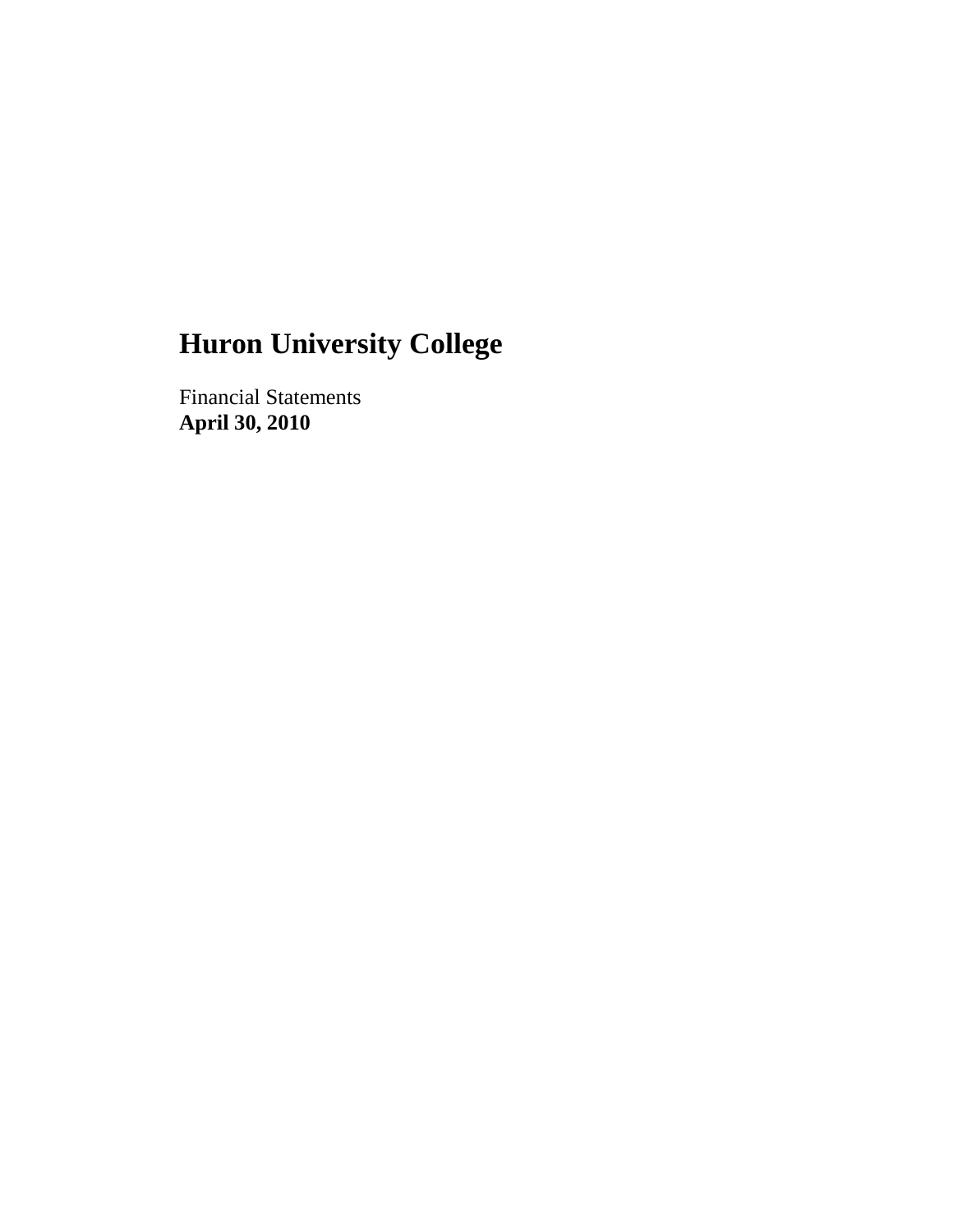

**PricewaterhouseCoopers LLP Chartered Accountants** 465 Richmond Street, Suite 300 London, Ontario Canada N6A 5P4 Telephone +1 519 640 8000 Facsimile +1 519 640 8015

June 24, 2010

#### **Auditors' Report**

#### **To the Executive Board of Huron University College**

We have audited the statement of financial position of **Huron University College** (the "University") as at April 30, 2010 and the statements of operations, changes in net assets and cash flows for the year then ended. These financial statements are the responsibility of the company's management. Our responsibility is to express an opinion on these financial statements based on our audit.

We conducted our audit in accordance with Canadian generally accepted auditing standards. Those standards require that we plan and perform an audit to obtain reasonable assurance whether the financial statements are free of material misstatement. An audit includes examining, on a test basis, evidence supporting the amounts and disclosures in the financial statements. An audit also includes assessing the accounting principles used and significant estimates made by management, as well as evaluating the overall financial statement presentation.

In our opinion, these financial statements present fairly, in all material respects, the financial position of the University as at April 30, 2010 and the results of its operations and its cash flows for the year then ended in accordance with Canadian generally accepted accounting principles.

Pricewaterhouse Coopers LLP

**Chartered Accountants Licensed Public Accountants**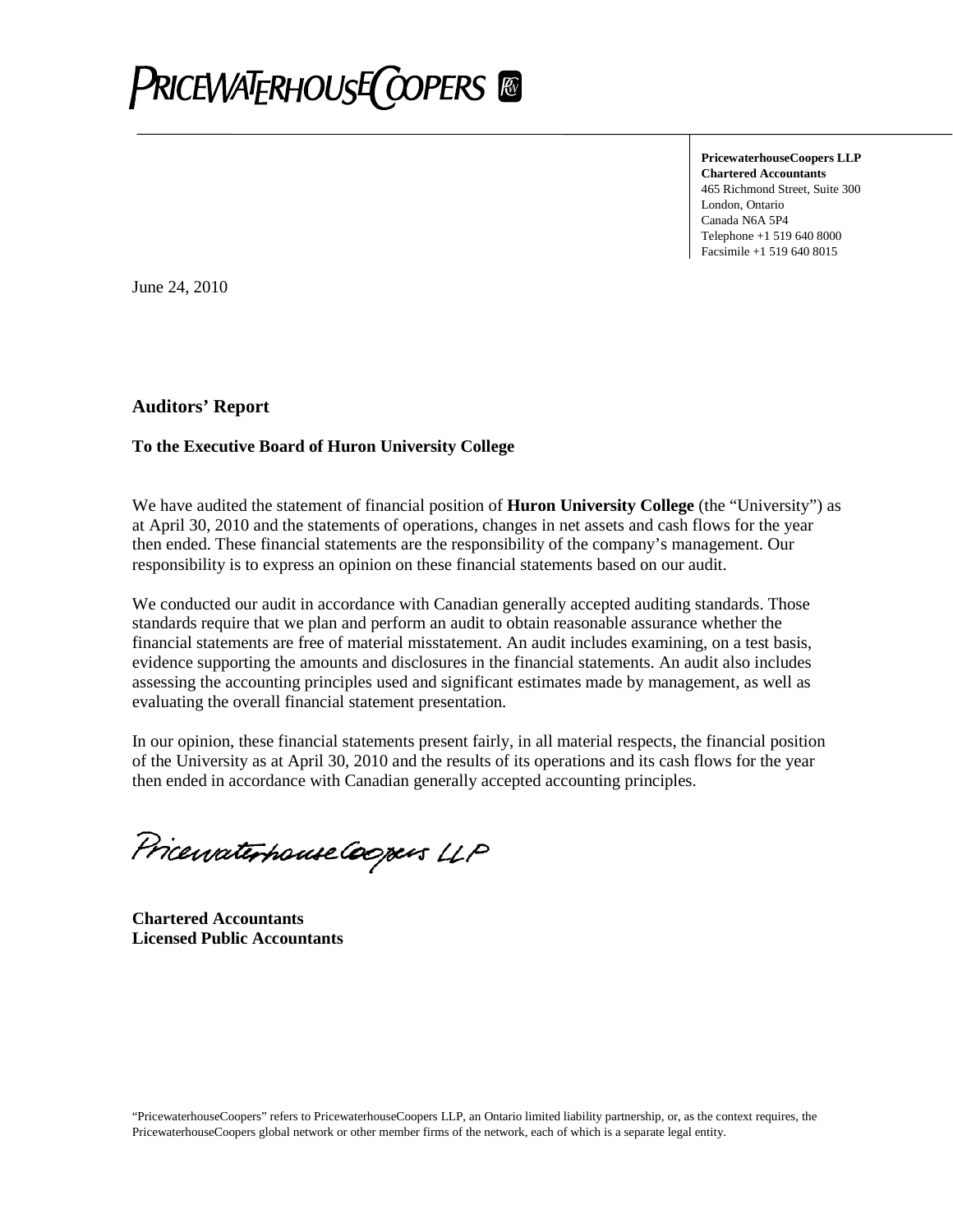Statement of Financial Position **As at April 30, 2010**

|                                                                                                                                                                                     | 2010                                                | 2009                                             |
|-------------------------------------------------------------------------------------------------------------------------------------------------------------------------------------|-----------------------------------------------------|--------------------------------------------------|
| <b>Assets</b>                                                                                                                                                                       |                                                     |                                                  |
| <b>Current assets</b><br>Cash (note 2)<br>Short-term investments<br>Accounts receivable<br>Prepaid expenses<br>Due from Huron University College Foundation                         | 4,769,362<br>857,278<br>243,493<br>44,802<br>38,830 | 3,209,510<br>302,675<br>220,088<br>25,314<br>730 |
|                                                                                                                                                                                     | 5,953,765                                           | 3,758,317                                        |
| <b>Capital assets</b> (note 4)                                                                                                                                                      | 14,765,548                                          | 14,870,859                                       |
|                                                                                                                                                                                     | 20,719,313                                          | 18,629,176                                       |
| <b>Liabilities</b>                                                                                                                                                                  |                                                     |                                                  |
| <b>Current liabilities</b><br>Accounts payable and accrued liabilities<br>Advanced tuition and residence deposits<br>Deferred revenue<br>Current portion of long-term debt (note 7) | 1,088,720<br>739,784<br>189,664<br>46,805           | 804,744<br>860,482<br>184,271<br>44,333          |
|                                                                                                                                                                                     | 2,064,973                                           | 1,893,830                                        |
| <b>Long-term accrued liabilities</b>                                                                                                                                                |                                                     | 320,971                                          |
| <b>Deferred capital contributions (note 6)</b>                                                                                                                                      | 4,455,741                                           | 4,441,883                                        |
| <b>Deferred revenue</b>                                                                                                                                                             | 530,177                                             | 92,840                                           |
| <b>Long-term debt</b> (note 7)                                                                                                                                                      | 1,606,199                                           | 1,651,161                                        |
| <b>Employee future benefits (note 8)</b>                                                                                                                                            | 983,671                                             | 616,307                                          |
|                                                                                                                                                                                     | 9,640,761                                           | 9,016,992                                        |
| <b>Net assets</b><br>Invested in capital assets<br>Internally restricted (note 16)<br>Unrestricted                                                                                  | 8,967,081<br>1,701,941<br>409,530                   | 8,857,902<br>12,691<br>741,591                   |
|                                                                                                                                                                                     | 11,078,552                                          | 9,612,184                                        |
|                                                                                                                                                                                     | 20,719,313                                          | 18,629,176                                       |

\_\_\_\_\_\_\_\_\_\_\_\_\_\_\_\_\_\_\_\_\_\_\_\_\_\_\_\_\_\_\_\_\_\_\_ \_\_\_\_\_\_\_\_\_\_\_\_\_\_\_\_\_\_\_\_\_\_\_\_\_\_\_\_\_\_

## **Approved by Board of Directors**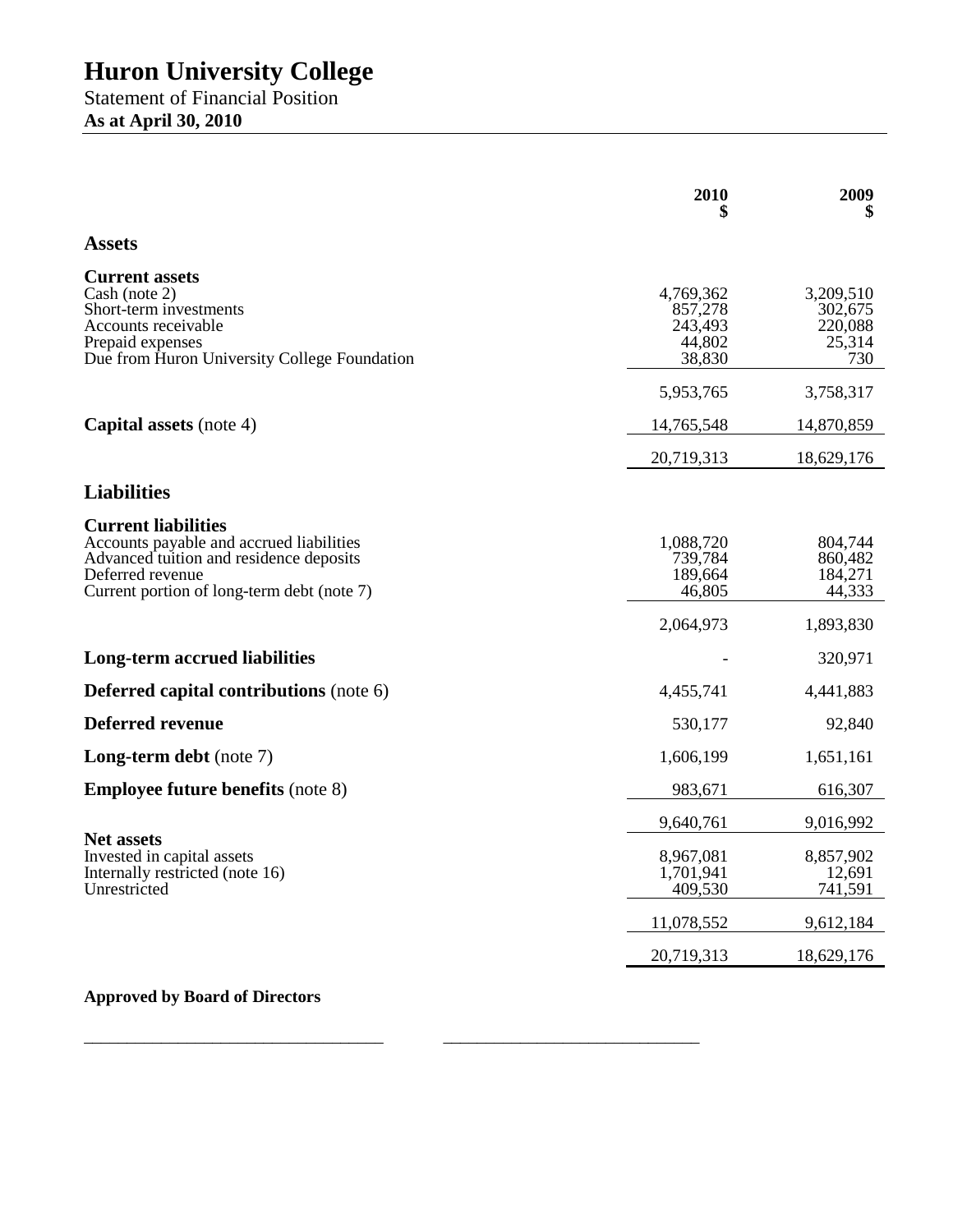### Statement of Operations **For the year ended April 30, 2010**

|                                                           | 2010<br>5  | 2009<br>\$ |
|-----------------------------------------------------------|------------|------------|
| <b>Revenue</b>                                            |            |            |
| Student fees                                              | 7,626,869  | 6,717,072  |
| Government grants                                         | 6,147,160  | 5,797,999  |
|                                                           | 13,774,029 | 12,515,071 |
| Ancillary revenue (note 10)                               | 2,922,238  | 3,191,549  |
| <b>External trust</b>                                     | 64,852     | 60,040     |
| Research fund                                             | 269,939    | 229,052    |
| Foundation transfer (note 11)                             | 665,485    | 849,360    |
|                                                           | 3,922,514  | 4,330,001  |
| Other revenue (note 12)                                   | 1,315,925  | 1,171,197  |
|                                                           | 19,012,468 | 18,016,269 |
|                                                           |            |            |
| <b>Expenditures</b><br>Salaries and benefits - faculty    | 6,291,453  | 5,856,300  |
| Salaries and benefits - staff                             | 1,847,318  | 1,981,677  |
| Registrarial                                              | 712,299    | 710,016    |
| Academic instructional                                    | 783,782    | 622,410    |
| <b>UWO</b> fees                                           | 971,075    | 897,362    |
|                                                           | 10,605,927 | 10,067,765 |
|                                                           | 1,882,970  | 2,180,495  |
| Ancillary expenses (note 10)<br>Scholarship and bursaries | 1,295,563  | 1,253,870  |
| Building costs - academic                                 | 562,507    | 543,571    |
| General administration                                    | 1,265,276  | 906,074    |
| Research grant expenses                                   | 312,303    | 235,023    |
| Alumni development                                        | 527,558    | 480,738    |
|                                                           | 5,846,177  | 5,599,771  |
|                                                           | 16,452,104 | 15,667,536 |
| Excess of revenues over expenditures before undernoted    | 2,560,364  | 2,348,733  |
| Depreciation                                              | 1,093,996  | 1,095,697  |
| <b>Excess of revenues over expenditures</b>               | 1,466,368  | 1,253,036  |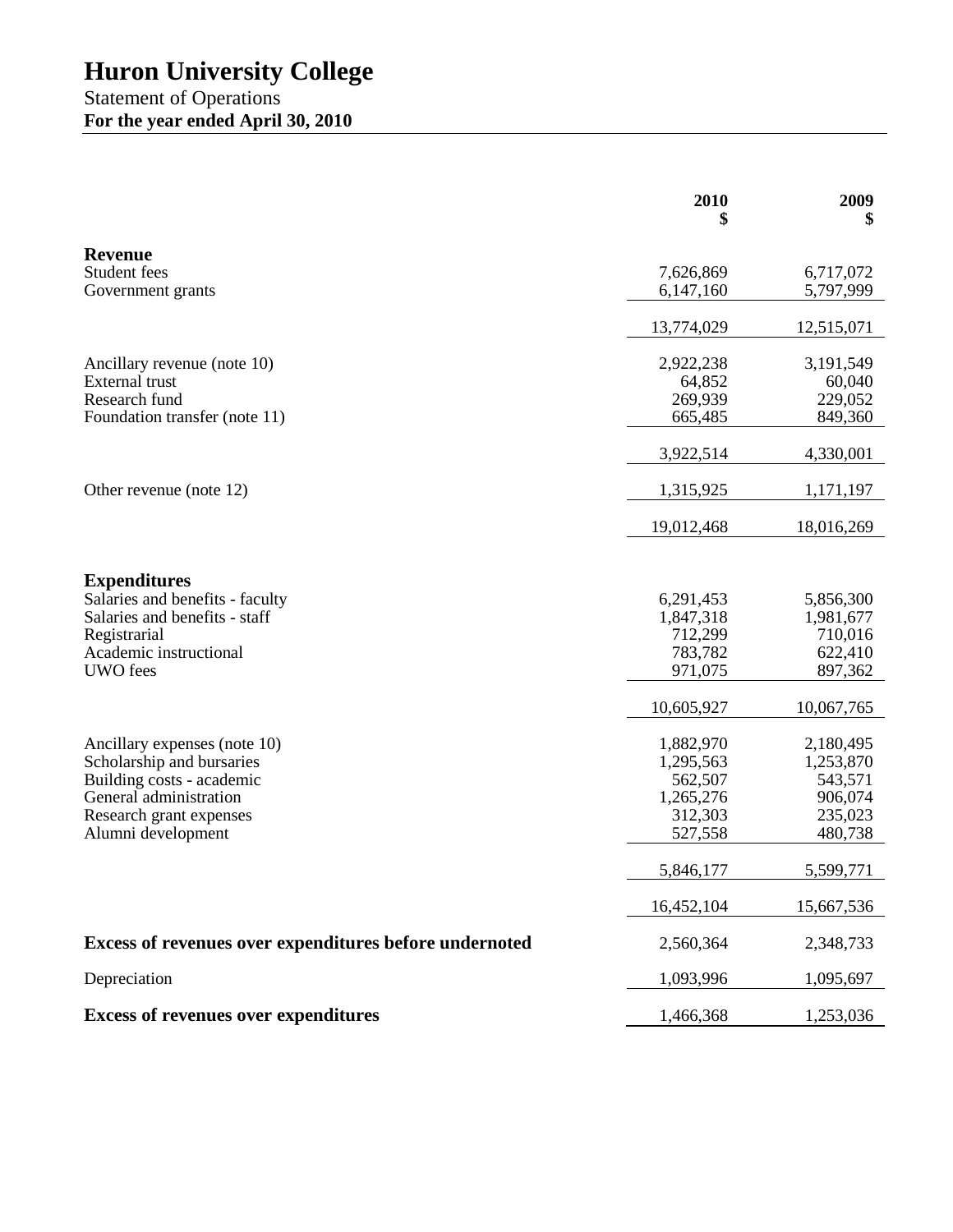Statement of Changes in Net Assets **For the year ended April 30, 2010**

|                                        |                                                      |                     |                                              | 2010                     |                                                      |                    |                                        | 2009         |
|----------------------------------------|------------------------------------------------------|---------------------|----------------------------------------------|--------------------------|------------------------------------------------------|--------------------|----------------------------------------|--------------|
|                                        | <b>Invested in</b><br>Capital<br><b>Assets</b><br>\$ | <b>Unrestricted</b> | <b>Internally</b><br><b>Restricted</b><br>\$ | <b>Total</b><br>S        | <b>Invested</b> in<br>Capital<br><b>Assets</b><br>\$ | Unrestricted<br>\$ | <b>Internally</b><br><b>Restricted</b> | <b>Total</b> |
| Balance, beginning of year             | 8,857,902                                            | 741,591             | 12,691                                       | 9,612,184                | 8,675,503                                            | (419, 472)         | 103,117                                | 8,359,148    |
| Excess of revenues over expenditures   | $\overline{\phantom{a}}$                             | 1,466,368           | $\overline{\phantom{a}}$                     | 1,466,368                | $\overline{\phantom{a}}$                             | 1,253,036          | $\overline{\phantom{a}}$               | 1,253,036    |
| Depreciation of capital assets         | (1,093,996)                                          | 1,093,996           |                                              | $\overline{\phantom{a}}$ | (1,095,697)                                          | 1,095,697          |                                        |              |
| Amortization of deferred contributions | 283,266                                              | (283, 266)          |                                              | $\overline{\phantom{a}}$ | 288,860                                              | (288, 860)         |                                        |              |
| Capital assets acquired from own funds | 864,728                                              | (864, 728)          |                                              | $\overline{\phantom{a}}$ | 749,730                                              | (749, 730)         |                                        |              |
| Interfund transfer (note 16)           | 12,691                                               | (1,701,941)         | 1,689,250                                    | $\overline{a}$           | 20,854                                               | 69,572             | (90, 426)                              |              |
|                                        | 66,689                                               | (289, 571)          | 1,689,250                                    | 1,466,368                | (36,253)                                             | 1,379,715          | (90, 426)                              | 1,253,036    |
| Repayment of long-term debt (note 7)   | 42,490                                               | (42, 490)           |                                              | $\overline{\phantom{a}}$ | 40,023                                               | (40,023)           |                                        |              |
| Repayment of demand loan<br>(note 5)   |                                                      |                     |                                              |                          | 178,629                                              | (178, 629)         |                                        |              |
|                                        | 109,179                                              | (332,061)           | 1,689,250                                    | 1,466,368                | 182,399                                              | 1,161,063          | (90, 426)                              | 1,253,036    |
| Balance, end of year                   | 8,967,081                                            | 409,530             | 1,701,941                                    | 11,078,552               | 8,857,902                                            | 741,591            | 12,691                                 | 9,612,184    |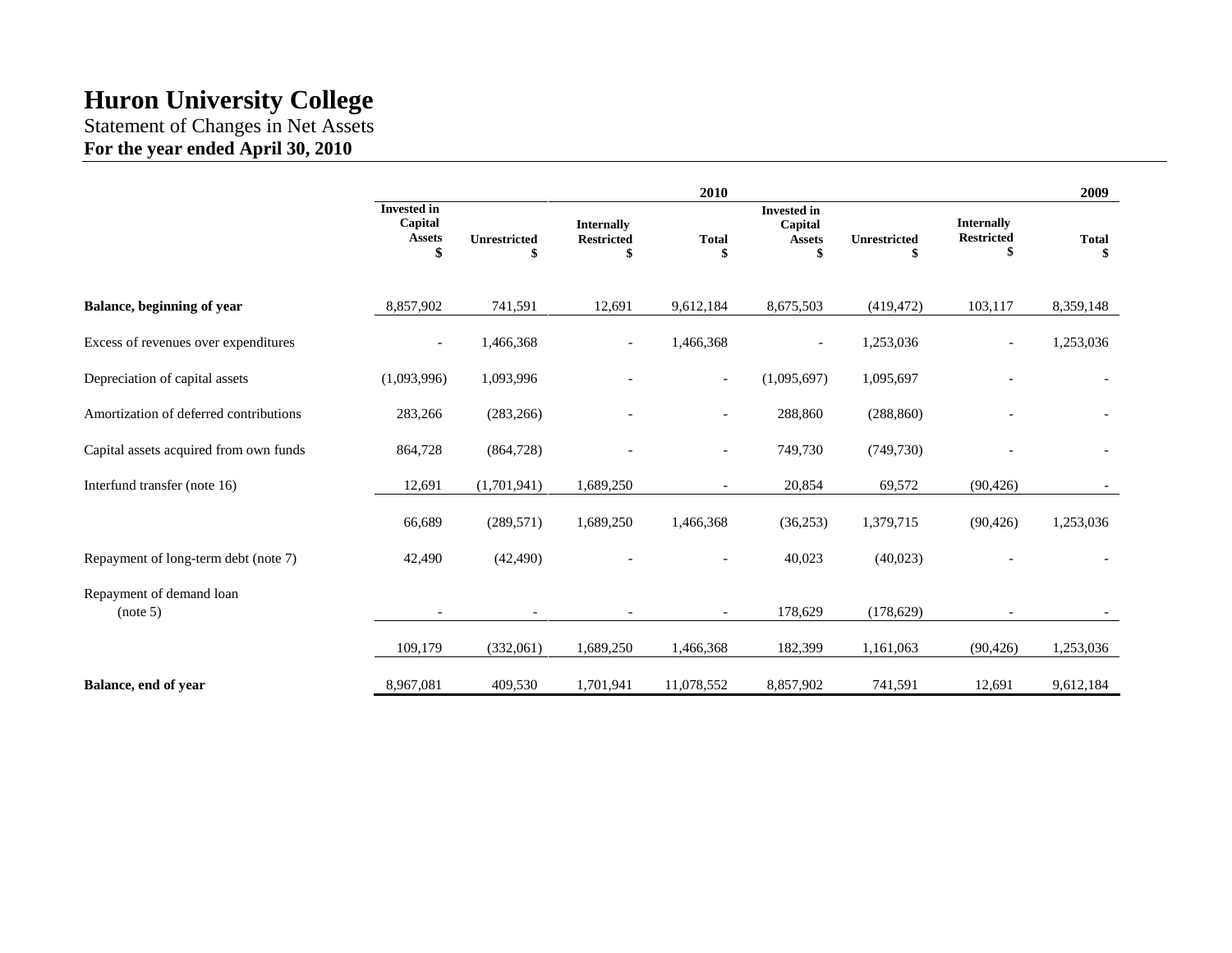Statement of Cash Flows **For the year ended April 30, 2010**

|                                                      | 2010<br>\$  | 2009<br>\$  |
|------------------------------------------------------|-------------|-------------|
| <b>Cash flows from operating activities</b>          |             |             |
| Excess of revenues over expenditures                 | 1,466,368   | 1,253,036   |
| Items not involving cash:                            |             |             |
| Depreciation of capital assets                       | 1,093,996   | 1,095,697   |
| Amortization of deferred capital contributions       | (283, 266)  | (288, 860)  |
| Employee future benefits                             | 367,364     | 118,316     |
| (Decrease) increase in long-term accrued liabilities | (320, 971)  | 176,323     |
| Increase (decrease) in deferred revenue              | 442,730     | (204, 382)  |
| Change in non-cash working capital items (note 13)   | 82,285      | 750,854     |
|                                                      | 2,848,506   | 2,900,984   |
| <b>Cash flows from investing activities</b>          |             |             |
| Additions to capital assets                          | (988, 685)  | (1,673,738) |
| Increase in short-term investment                    | (554, 603)  | (150,003)   |
| Increase in deferred capital contributions           | 297,124     | 740,897     |
|                                                      | (1,246,164) | (1,082,844) |
| <b>Cash flows from financing activities</b>          |             |             |
| Repayment of long-term debt                          | (42, 490)   | (40,023)    |
| Repayment of demand loans                            |             | (178, 629)  |
|                                                      | (42, 490)   | (218, 652)  |
|                                                      |             |             |
| Increase in net cash for the year                    | 1,559,852   | 1,599,488   |
| Cash - beginning of year                             | 3,209,510   | 1,610,022   |
| Cash - end of year                                   | 4,769,362   | 3,209,510   |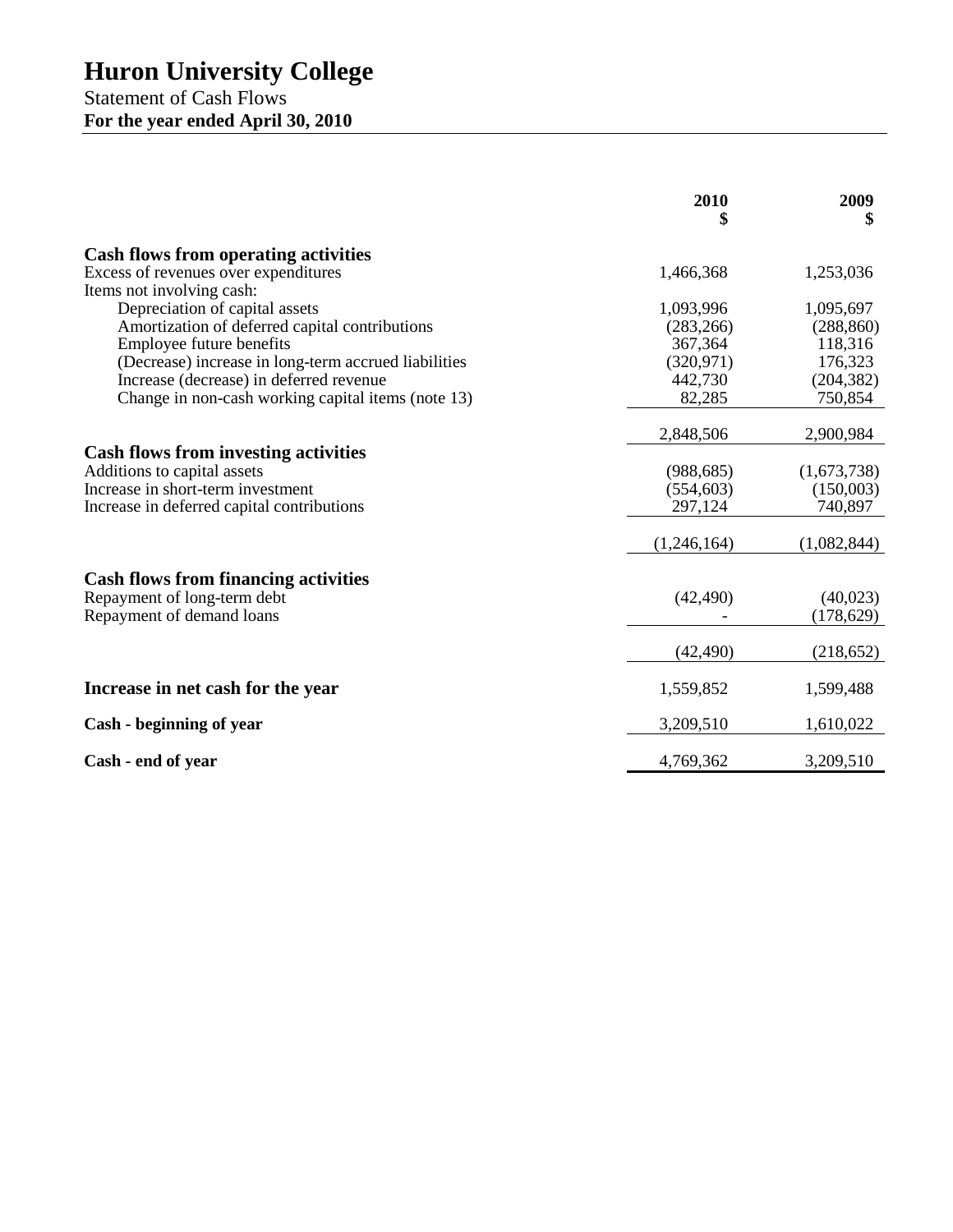### **1 Purpose of the organization**

Huron University College (the "University") is a university institution with undergraduate programs in Arts and Social Sciences, and graduate programs in Theology. The University is affiliated with the University of Western Ontario ("UWO") and closely associated with the Anglican Church of Canada. The University is incorporated under the statutes of the Province of Ontario. The University is a not-for-profit organization under the Income Tax Act.

#### **2 Summary of significant accounting policies**

The financial statements have been prepared in accordance with the Canadian generally accepted accounting principles and include the following significant accounting policies.

#### **Revenue recognition**

The University follows the deferral method of accounting for contributions. Restricted contributions are recognized as revenue in the year in which the related expenses are incurred. Unrestricted contributions are recognized as revenue when received or receivable if the amount received can be reasonably estimated and collection is reasonably assured.

#### **Capital assets**

Capital assets are carried at cost. When an asset is sold or otherwise disposed of, the related cost and accumulated depreciation are removed from the respective accounts and any gain or loss on disposition is recognized in operations for the year.

The carrying amount of a capital asset not being depreciated because it is under construction or development is classified as work-in-progress. Depreciation expense is calculated upon completion of construction and allocation of the asset to its appropriate capital asset account.

Depreciation expense is calculated on all depreciable assets based on the following methods, utilizing estimated lives according to Canadian Association of University Business Officers guidelines for Canadian colleges and universities as follows:

Buildings 5% declining balance<br>Equipment and furniture 10 years straight line Equipment and furniture 10 years straight line<br>
Computer equipment<br>  $\frac{10 \text{ years straight line}}{4 \text{ years straight line}}$ Computer equipment Library books 5 years straight line Food court 5% declining balance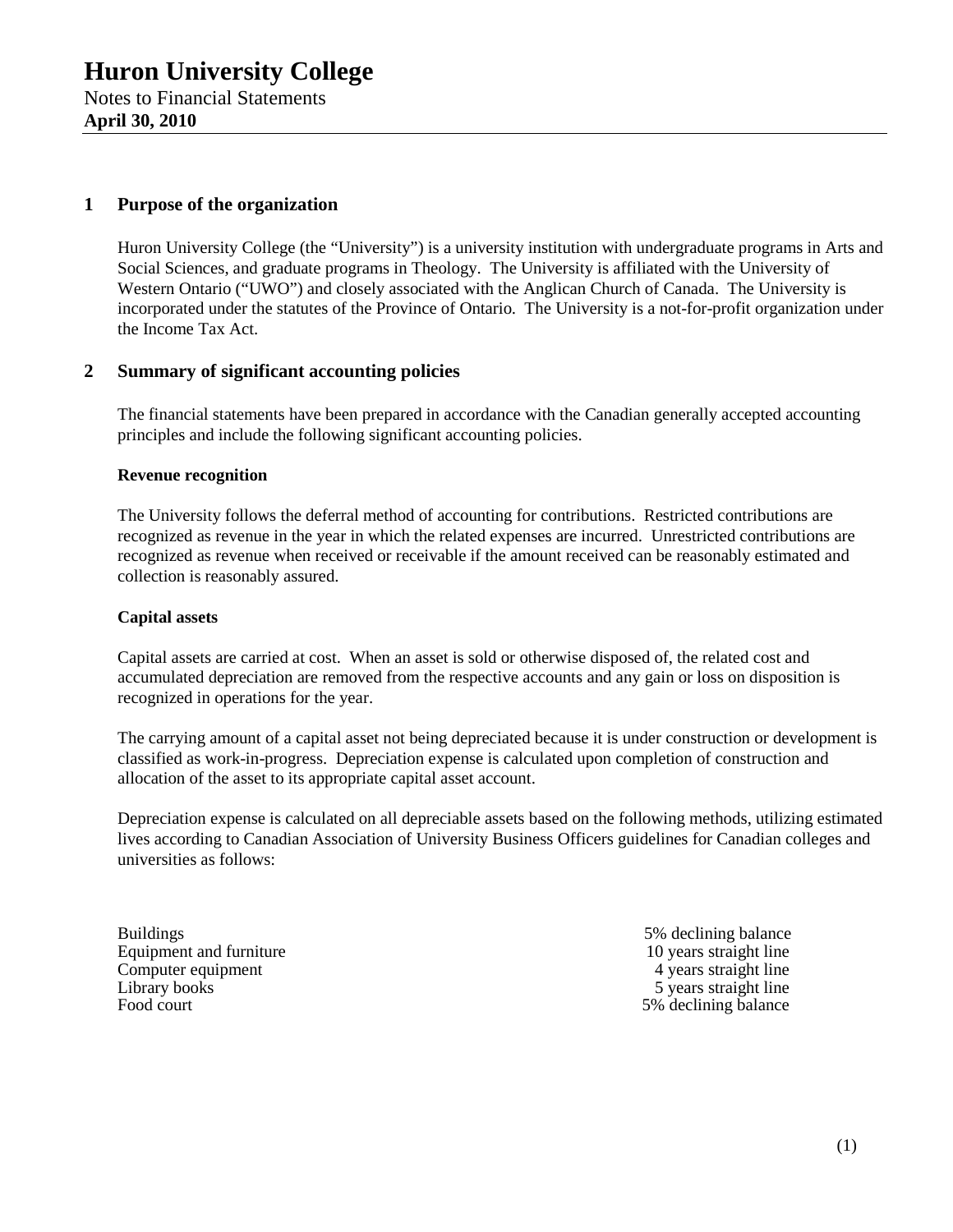#### **Cash**

Included in cash are balances in the amount of \$1,140,284 (2009 - \$600,936) that relate to deferred revenue, deferred capital contributions, and other unspent amounts included in current liabilities.

#### **Deferred capital contributions**

Effective May 1, 1997 contributions received for capital assets are deferred and amortized over the same term and on the same basis as the related capital assets. Contributions related to capital assets acquired prior to fiscal 1998 are not reasonably determined and therefore, the change in policy was applied prospectively.

#### **Employee future benefits**

The University provides a Retirement Gratuity Plan, which is a defined benefit plan. Benefits from the Gratuity Plan are provided only to participants who had benefits under the London Life and/or Standard Life Group or Group Annuity plan as of December 31, 1986, only if the participant invests his/her defined contribution account in accordance with plan provisions and meets all other conditions necessary for receiving such benefits. The service cost and accrued benefit obligation of the Gratuity Plan is actuarially determined by using a modified form of the projected unit credit actuarial cost method pro-rated on services. The employees of the University are also eligible to be members of the UWO Academic and Staff/Management Pension Plan, which is a defined contribution plan.

#### **Use of estimates**

The preparation of financial statements in conformity with Canadian generally accepted accounting principles requires management to make estimates and assumptions that affect the reported amounts of assets and liabilities and disclosure of contingent assets and liabilities at the date of the financial statements and the reported amounts of revenue and expenses during the reporting period. Actual results could differ from those estimates.

#### **Financial instruments**

On May 1, 2007, the University adopted CICA Section 3855, *Financial Instruments – Recognition and Measurements*. This standard establishes the recognition and measurement criteria for financial assets, liabilities and derivatives. All financial instruments are required to be measured at fair value on initial recognition of the instrument, except for certain related-party transactions.

#### *Financial instruments*

A financial instrument is any contract that gives rise to a financial asset of one entity and a financial liability or equity instrument of another entity. Financial instruments in the form of financial assets and financial liabilities are generally presented separately. Financial instruments are recognized as soon as the University becomes a party to the contractual provisions of the financial instrument. Upon initial recognition financial instruments are measured at fair value. The fair value of a financial instrument is the estimated amount that the University would receive or pay to terminate the instrument agreement at the reporting date. The following methods and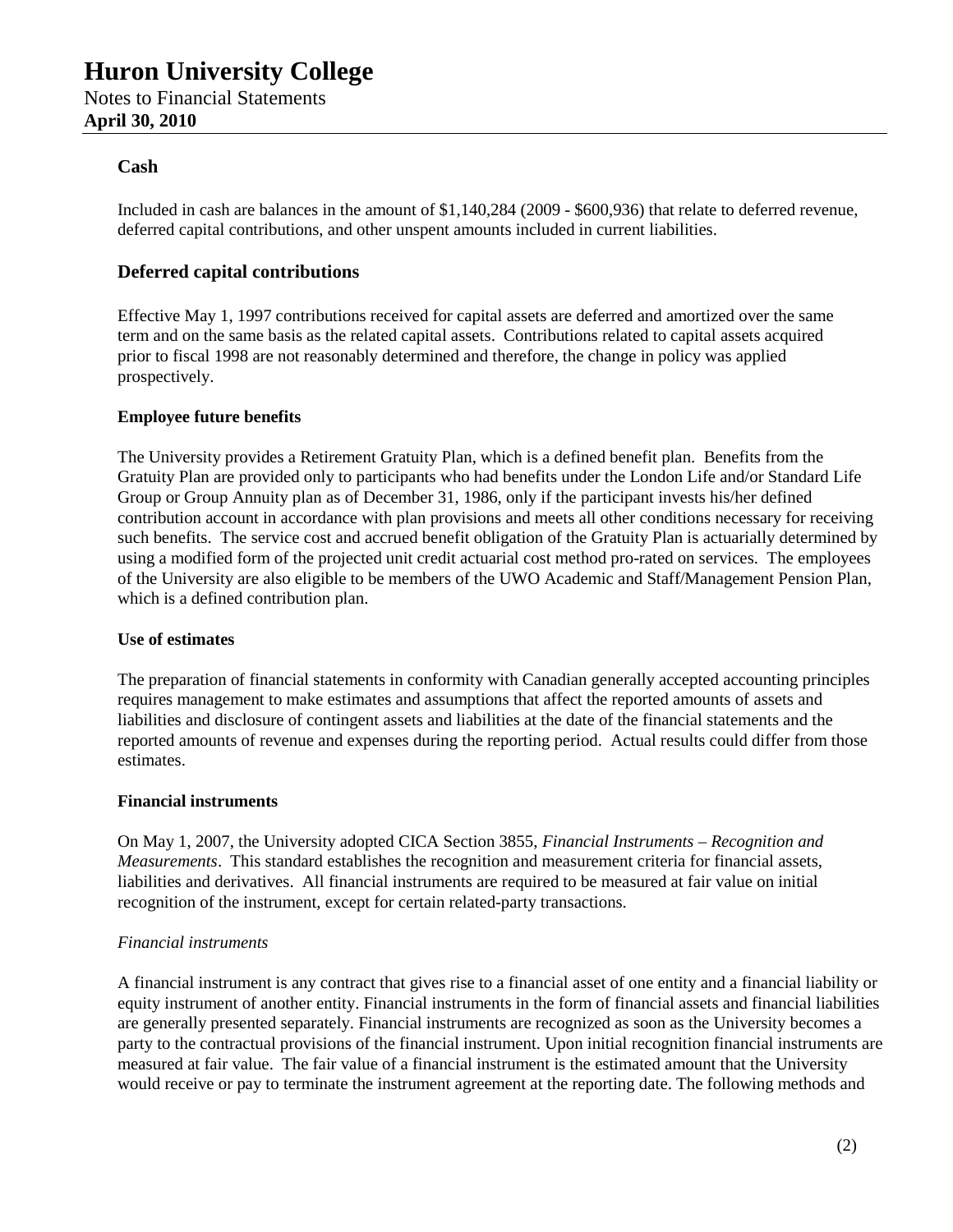assumptions were used to estimate the fair value of each type of financial instrument by reference to various market value data and other valuation techniques as appropriate.

Measurement in subsequent periods depends on whether the financial instrument has been classified as "heldfor-trading", "available-for-sale", "held-to-maturity", "loans and receivable" or "other financial liabilities" as defined by the standard.

#### *Cash and short-term investments*

Cash and short-term investments consist primarily of cash on hand and certificates of deposits with an original term of up to twelve months and are classified as held for trading. These instruments have been accounted for at fair value. Carrying values approximate fair values for these instruments due to their short-term maturity.

#### *Loans and receivables*

Loans and receivables are non-derivative financial assets that represent amounts due from others with fixed or determinable payments that are not quoted in an active market including accounts receivable and due from Huron University College Foundation. After initial recognition, loans and receivables are subsequently carried at amortized cost using the effective interest method less any impairment losses, if necessary. Gains and losses are recognized in the statement of operations when the loans and receivables are derecognized or impaired. Interest effects on the application of the effective interest method are also recognized in the statement of operations.

 The carrying value of accounts receivable and due from Huron University College Foundation approximates their fair values due to the short-term maturity of these financial instruments.

#### *Other financial liabilities*

Other financial liabilities are non-derivative financial liabilities with fixed payments or determinable payments that are not quoted in an active market including accounts payable and accrued liabilities and long-term debt. After initial recognition, other financial liabilities are subsequently carried at amortized cost using the effective interest method. Gains and losses are recognized in the statement of operations when other financial liabilities are derecognized or impaired. Interest effects on the application of the effective interest method are also recognized in the statement of operations.

- The carrying value of accounts payable and accrued liabilities approximates their fair values due to the short-term maturity of these financial instruments.
- The carrying value of the demand loan in 2010 approximated its fair value given its variable interest rate and short-term maturity.
- Long term debt is recorded at amortized cost. The fair value of the long-term debt at year-end, based on an estimate of the University's borrowing rate as at April 30, 2010 for debt with similar terms and maturity is \$1,688,963 (2009 - \$1, 683,947).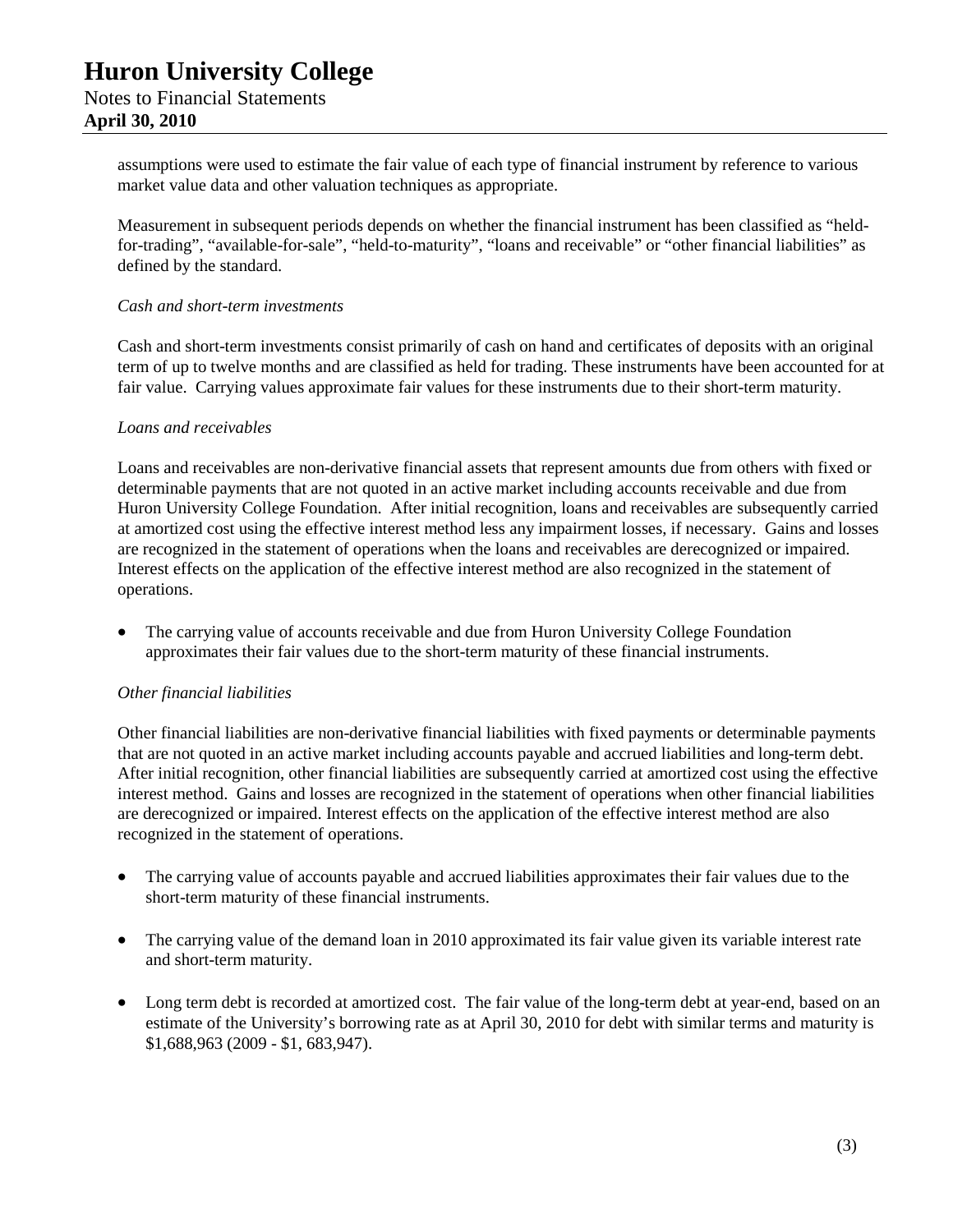#### *Interest rate risk*

The University's exposure to interest rate risk relates to its cash and short-term investments.

#### *Credit risk*

Management monitors its credit risk related to its accounts receivable balances which are primarily from student and government sources.

#### *Foreign exchange risk*

The University has no significant exposure to fluctuations in the value of foreign currencies*.*

#### **3 Change in accounting policies in the current year**

Section 4400, *Financial Statement Presentation by Not-for-profit Organizations.* This section has been amended to eliminate the requirement to treat net assets invested in capital assets as a separate component of net assets and instead, permit such an amount as a category of internally restricted net assets. The amended section requires that all revenues and expenses be presented on a gross basis when a not-for-for profit organization is acting as a principal in transactions. The University has elected to treat net assets invested in capital assets as a separate component of net assets. The University has also presented all revenues and expenses on a gross basis in the statement of operations.

Section 4460, *Disclosure of Related Party Transactions by Not-for-profit Organizations.* This section established disclosure standards for related party transactions in the financial statements of not-for-profit organizations. The section has been amended to be consistent with the disclosure requirements of Section 3840, *Related Party Transactions.* The adoption of this standard did not have a material impact on the University's statements of financial position and operations.

Section 4470, *Disclosure of Allocated Expenses by Not-for-profit Organizations.* This new section establishes disclosure standards for non-for-profit organization that classifies its expenses by function and allocates its expenses to a number of functions to which the expenses relate. Organizations which allocate fundraising and general support expenses to other functions within the organization require disclosure of the policies for allocation of expenses, nature of the expenses being allocated and the basis on which the allocations have been made. Additionally, the amounts allocated and the functions to which they have been allocated must also be disclosed. The adoption of this standard did not have a material impact on the University's statements of financial position and operations.

Section 1540, *Cash Flow Statements.* This standard requires the disclosure of information about the historical changes in cash and cash equivalents of an entity by means of a cash flow statement that classifies cash flows during the period arising form operating, investing and financing activities. The standard has been amended to require that interim and annual financial statements of not-for-profit organizations be prepared in accordance with the requirements of this section effective with fiscal years beginning on or after January 1, 2009. The adoption of this standard did not have a material impact on the University's statements of financial position and operations.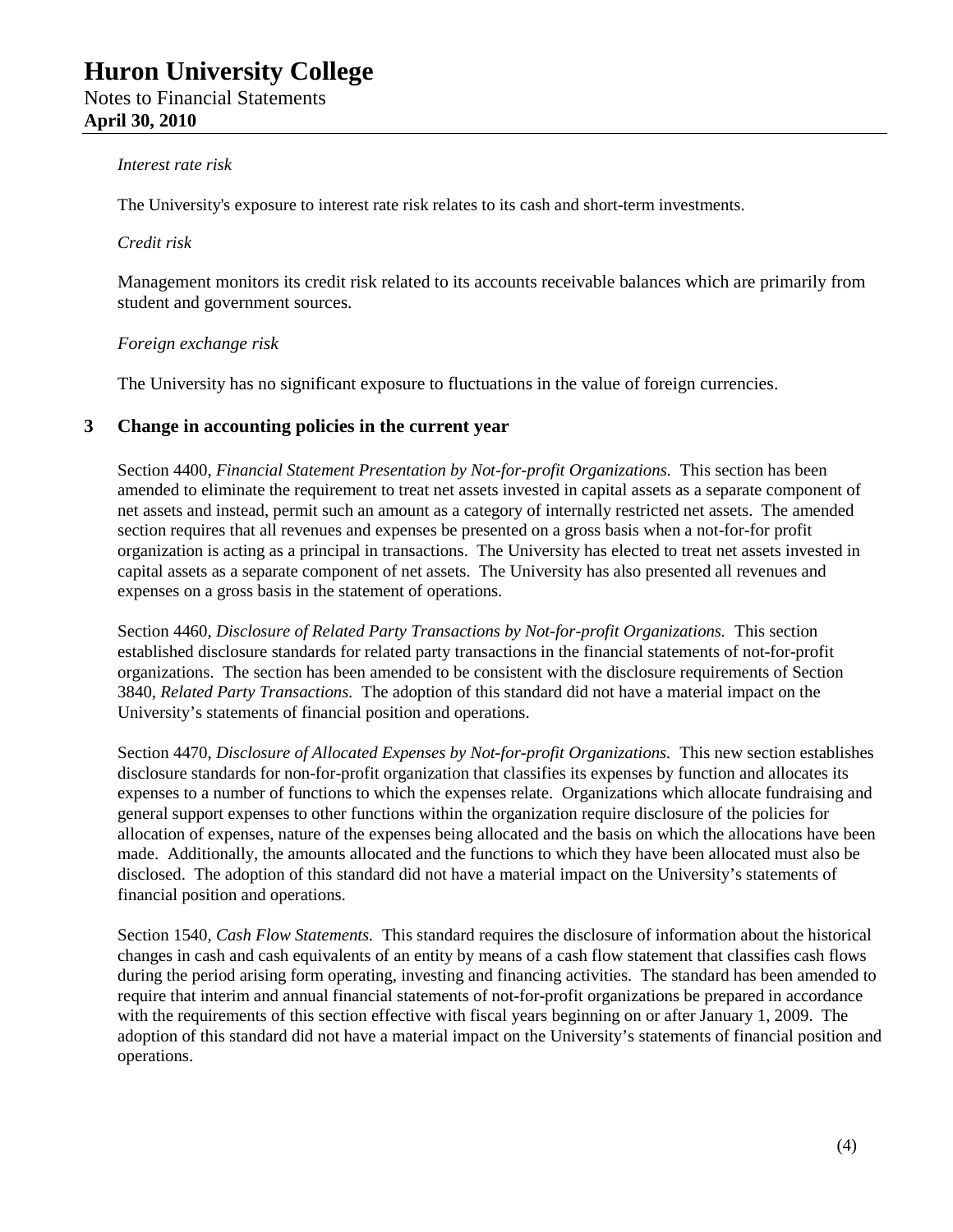Notes to Financial Statements **April 30, 2010**

## **4 Capital assets**

|                                | Cost<br>\$ | <b>Accumulated</b><br>depreciation<br>\$ | <b>Net book</b><br>value |
|--------------------------------|------------|------------------------------------------|--------------------------|
| Land                           | 325,458    |                                          | 325,458                  |
| <b>Building</b>                | 22,841,937 | 11,164,683                               | 11,677,254               |
| <b>Equipment and furniture</b> | 4,928,932  | 3,776,785                                | 1,152,147                |
| Computer equipment             | 859,670    | 739.907                                  | 119,763                  |
| Library books                  | 1,976,272  | 1,620,756                                | 355,516                  |
| Food court                     | 2,357,245  | 1,221,835                                | 1,135,410                |
|                                | 33,289,514 | 18,523,966                               | 14,765,548               |

### **2009**

**2010**

|                         | Cost<br>\$ | <b>Accumulated</b><br>depreciation<br>\$ | Net book<br>value |
|-------------------------|------------|------------------------------------------|-------------------|
| Land                    | 325,458    |                                          | 325,458           |
| <b>Building</b>         | 22,303,321 | 10,550,091                               | 11,753,230        |
| Equipment and furniture | 4,736,837  | 3,552,222                                | 1,184,615         |
| Computer equipment      | 826,165    | 670,122                                  | 156,043           |
| Library books           | 1,856,209  | 1,489,964                                | 366,245           |
| Food court              | 2,252,839  | 1,167,571                                | 1,085,268         |
|                         | 32,300,829 | 17,429,970                               | 14,870,859        |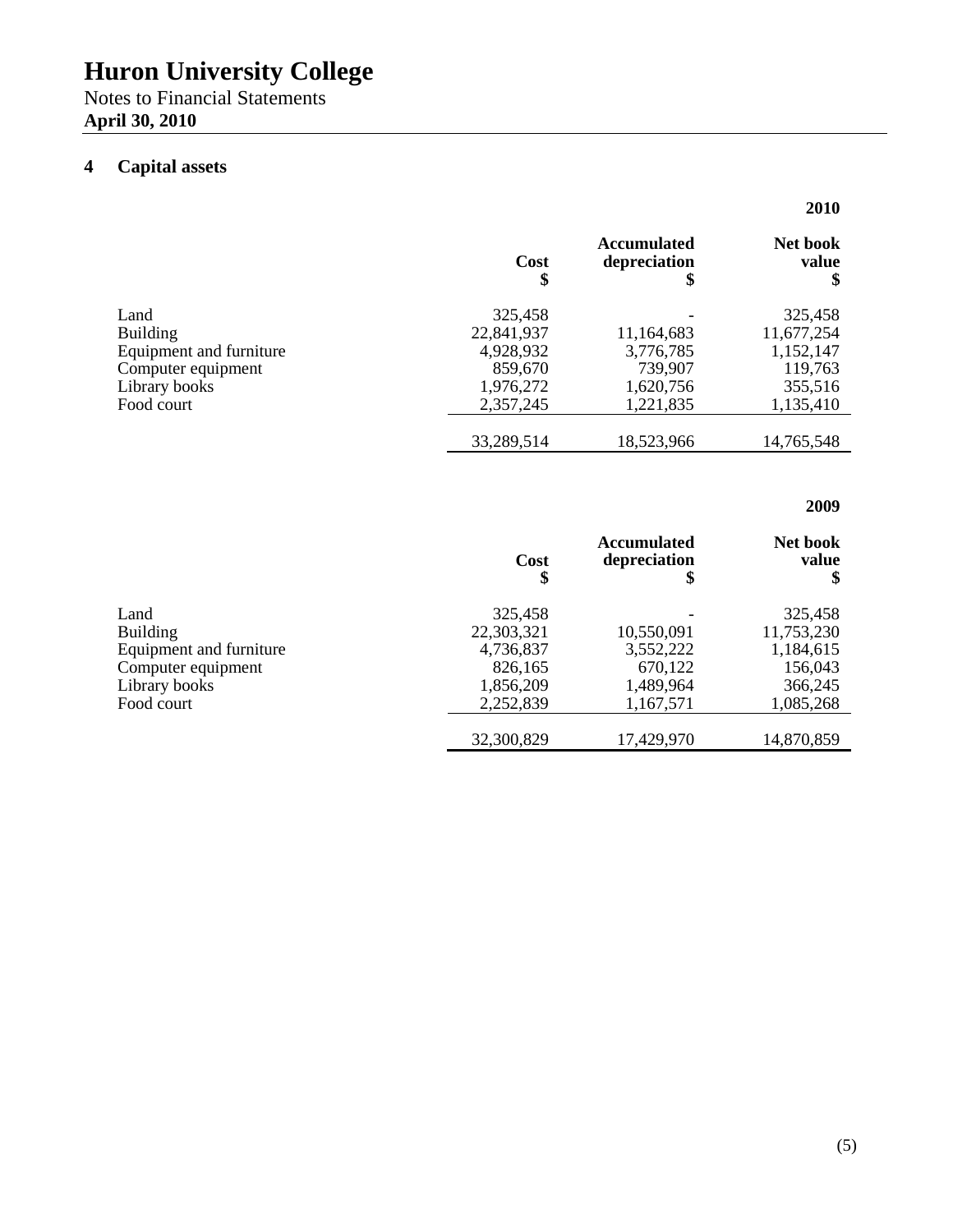Notes to Financial Statements **April 30, 2010**

### **5 Demand loan**

The University has a credit facility in the amount of \$1,800,000 from Scotiabank. All borrowings are payable on demand and bear interest at a rate of Prime minus .25% per annum interest payable monthly. The credit facility is secured by a general security agreement constituting a first ranking security interest in all personal property of the University. As at April 30, 2010, the outstanding balance of the demand loan was \$Nil (2009 - \$Nil).

## **6 Deferred capital contributions**

|                                                                                                                                                                                      | 2010<br>\$        | 2009<br>\$                             |
|--------------------------------------------------------------------------------------------------------------------------------------------------------------------------------------|-------------------|----------------------------------------|
| <b>Deferred capital contributions</b>                                                                                                                                                |                   |                                        |
| Balance – beginning of year                                                                                                                                                          | 3,036,590         | 2,383,565                              |
| Facility renewal/infrastructure capital grant<br>Facility renewal applied from prior year<br>Huron University College Foundation Capital contribution<br>Other Capital contributions | 54,736<br>13,052  | 487,503<br>286,677<br>73,939<br>11,556 |
| Total contributions received                                                                                                                                                         | 67,788            | 859,675                                |
| Amortized to operations                                                                                                                                                              | (203,742)         | (206, 650)                             |
|                                                                                                                                                                                      | 2,900,636         | 3,036,590                              |
| <b>Unapplied deferred capital contributions</b>                                                                                                                                      | 2010              | 2009<br>\$                             |
| Balance – Beginning of year                                                                                                                                                          | 124,420           | 286,677                                |
| Contributions expended during the year<br>Graduate expansion capital grant<br>Huron University College Foundation Capital contribution                                               | 42,920<br>142,938 | (286, 677)<br>24,420<br>100,000        |
| Balance – End of year                                                                                                                                                                | 310,278           | 124,420                                |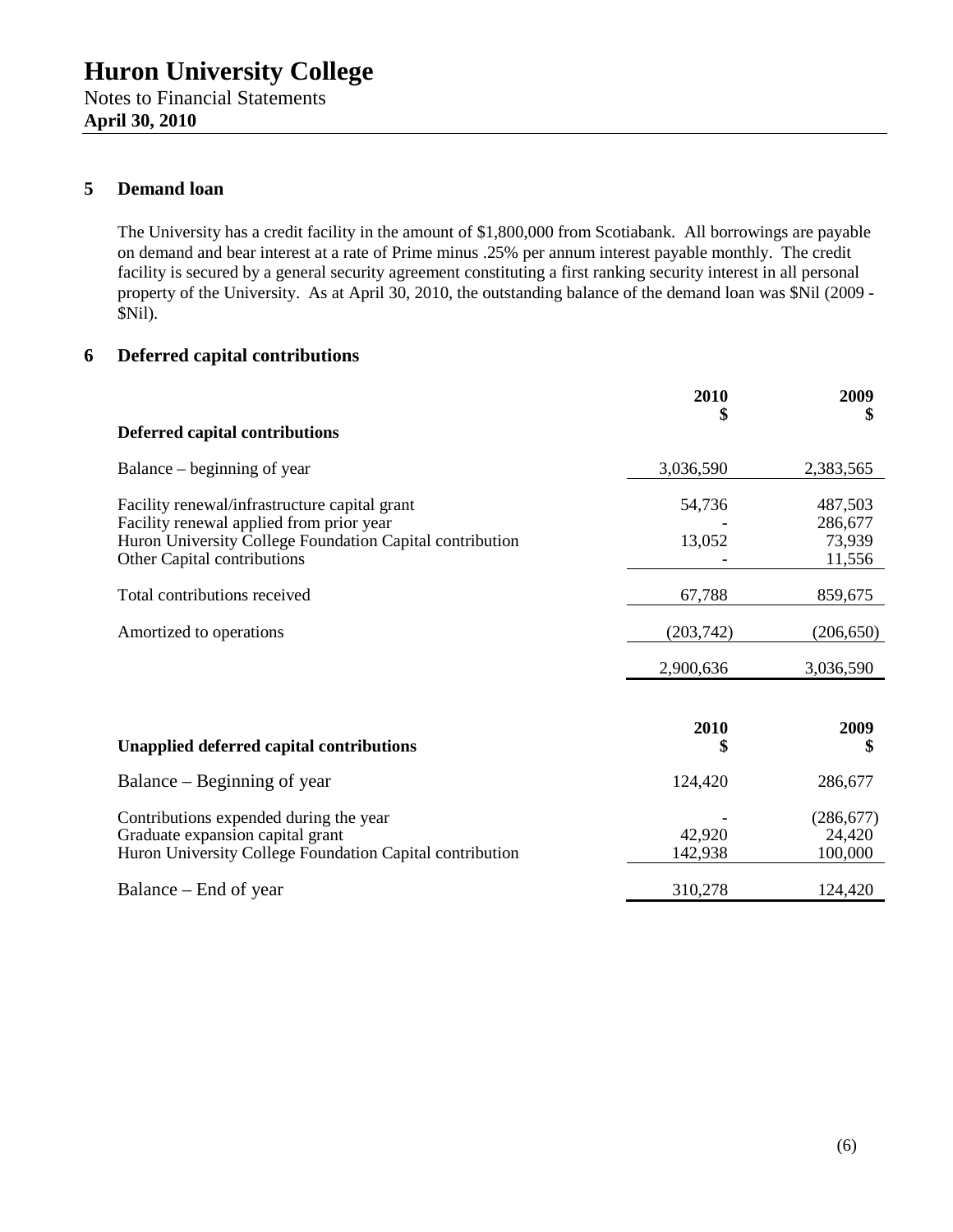| <b>Deferred Superbuild capital contributions</b> | 2010<br>\$          | 2009               |
|--------------------------------------------------|---------------------|--------------------|
| Balance – Beginning of year                      | 1,280,873           | 1,319,604          |
| Contributions<br>Amortized to operations         | 43,478<br>(79, 524) | 43,478<br>(82,209) |
| Balance – End of year                            | 1,244,827           | 1,280,873          |
| Total deferred capital contributions             | 4,455,741           | 4,441,883          |

Deferred contributions related to capital assets represent restricted contributions to fund capital projects.

### **7 Long-term debt**

|                                                                                                                                                                                                                                                                                                                                                                                                                                                                           | 2010<br>\$ | 2009<br>\$ |
|---------------------------------------------------------------------------------------------------------------------------------------------------------------------------------------------------------------------------------------------------------------------------------------------------------------------------------------------------------------------------------------------------------------------------------------------------------------------------|------------|------------|
| Southwest residence loan<br>Non-revolving term bank loan bearing interest at 5.98% due January<br>31, 2015 with blended principal and interest payments of \$11,916<br>required until the maturity date, with a final payment of the balance<br>of principal and interest outstanding due on the maturity date. No<br>specific security has been pledged but the university agrees not to<br>encumber any real estate assets without the bank's prior written<br>consent. | 1,653,004  | 1,695,494  |
| Less: Current portion                                                                                                                                                                                                                                                                                                                                                                                                                                                     | 46,805     | 44,333     |
|                                                                                                                                                                                                                                                                                                                                                                                                                                                                           | 1,606,199  | 1.651.161  |

Principal repayments on the Southwest residence loan during the year were as follows:

|                          | 2010<br>\$ | 2009<br>Φ<br>ง |
|--------------------------|------------|----------------|
| Southwest residence loan | 42,490     | 40,023         |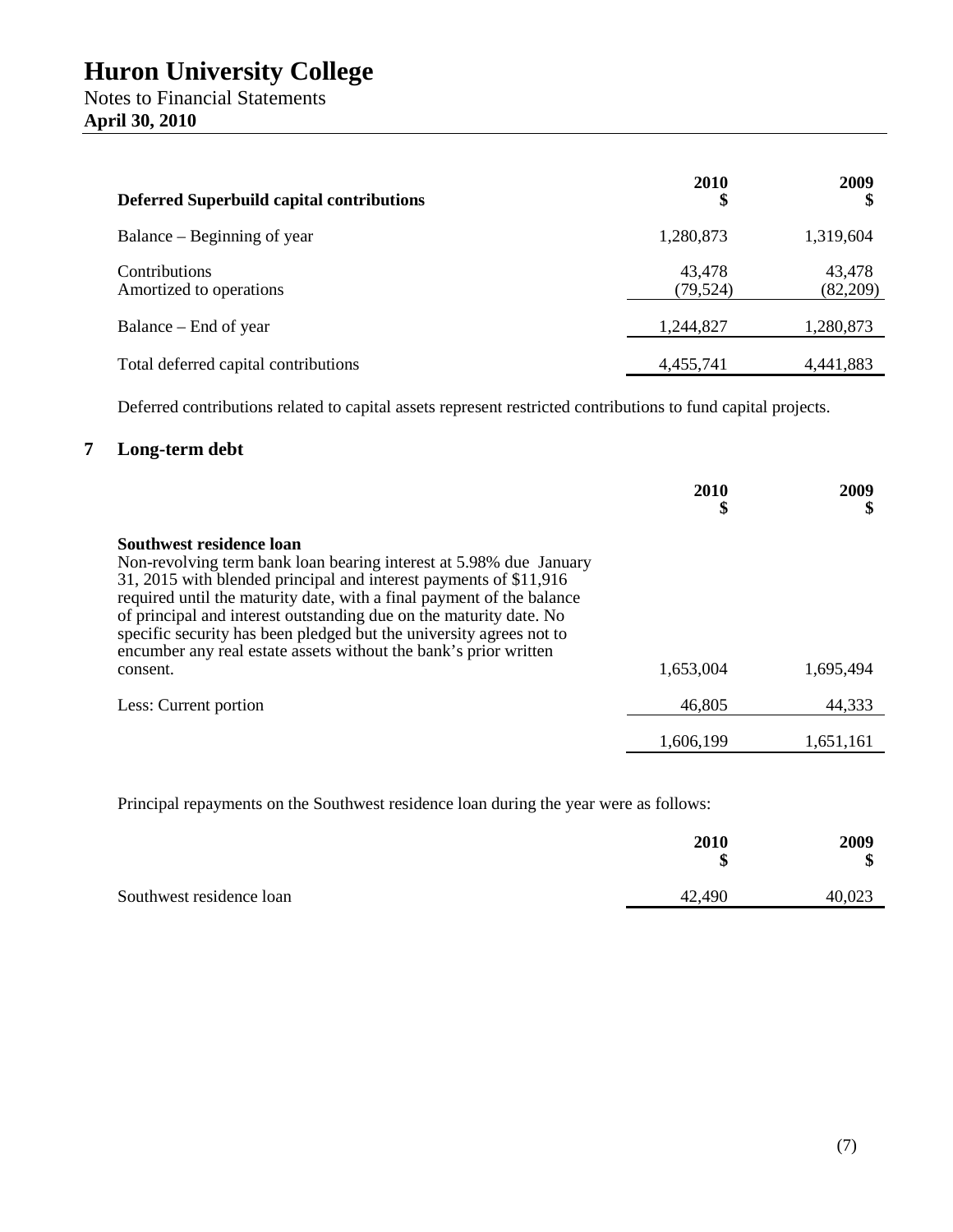The principal repayments over the remaining term of the loan are as follows:

|            | Ψ         |
|------------|-----------|
| 2011       | 46,805    |
| 2012       | 49,529    |
| 2013       | 52,412    |
| 2014       | 55,462    |
| 2015       | 58,690    |
| Thereafter | 1,390,106 |
|            |           |
|            | 1,653,004 |

#### **8 Employee future benefits**

The University operates a defined benefit plan and participates in a defined contribution pension plan operated by the University of Western Ontario. The University does not provide any other material post retirement nonpension benefits or post-employment benefits to its employees.

**\$**

Employer contributions made to the defined contribution plan during the year amounted to \$492,826 (2009 - \$476,977)

#### *Retirement Gratuity Plan*

The Retirement Gratuity Plan (the "Plan") is a defined benefit type of pension plan. Benefits under the Plan are not funded in advance, but are paid from operating revenues as benefits come due.

The accrued benefit obligation was measured as at April 30, 2010.

Information about the University's retirement gratuity plan as at April 30, is as follows:

|                               | <b>2010</b> | 2009        |
|-------------------------------|-------------|-------------|
| <b>Funded status</b>          |             |             |
| Funded status – deficit       | 2,677,724   | 2,086,167   |
| Unamortized experience losses | (1,701,941) | (1,485,637) |
| Unamortized transition asset  | 7,888       | 15,777      |
| Net accrued benefit liability | 983,671     | 616,307     |

The Retirement Gratuity Plan has no assets. There were no contributions made during the year and no settlement payments were paid out of the Plan. Benefit payments of \$40,321 (2009 - \$ Nil) were paid during the year by the University.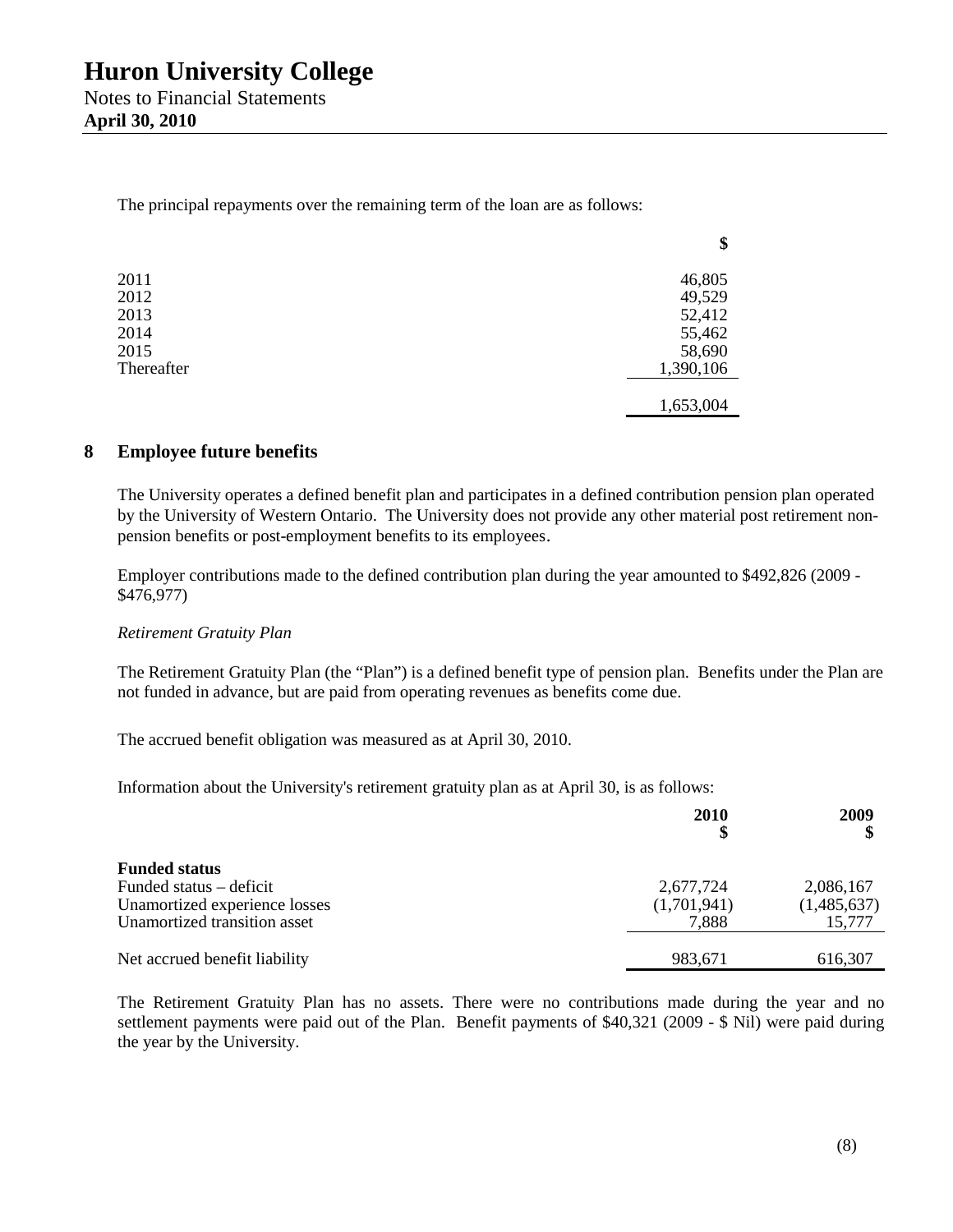## Notes to Financial Statements **April 30, 2010**

| Change in accrued benefit obligation  | 2010      | 2009      |
|---------------------------------------|-----------|-----------|
| Accrued benefit obligation – May 1    | 2,086,167 | 871,113   |
| Current service cost                  | 71,686    | 25,728    |
| Interest cost                         | 134,540   | 47,084    |
| Actuarial loss                        | 425,652   | 1,142,242 |
| Benefits paid                         | (40, 321) |           |
| Accrued benefit obligation – April 30 | 2,677,724 | 2,086,167 |

The University's net benefit plan expense includes the following components:

|                                                                                                                                    | 2010<br>\$    | 2009<br>\$    |
|------------------------------------------------------------------------------------------------------------------------------------|---------------|---------------|
| Current service cost                                                                                                               | 71,686        | 25,728        |
| Interest cost                                                                                                                      | 134,540       | 47,084        |
| <b>Actuarial loss</b>                                                                                                              | 425,652       | 1,142,242     |
| Elements of employee future benefit costs before adjustments to<br>recognize the long-term nature of employee future benefit costs | 631,878       | 1,215,054     |
| Adjustment to recognize the long-term nature of employee future<br>benefit cost:                                                   |               |               |
| Difference between actuarial (gain) loss recognized and actual                                                                     |               |               |
| actuarial loss (gain) on accrued benefit obligation                                                                                | (216, 304)    | (1,088,849)   |
| Amortization of transitional asset                                                                                                 | (7,889)       | (7,889)       |
| Net pension costs recognized                                                                                                       | 407,685       | 118,316       |
| The significant weighted-average assumptions used are as follows:                                                                  |               |               |
|                                                                                                                                    | 2010          | 2009          |
|                                                                                                                                    | $\frac{6}{9}$ | $\frac{6}{9}$ |
| Accrued benefit obligation as at April 30                                                                                          |               |               |
| Discount rate                                                                                                                      | 4.82          | 6.32          |
| Rate of compensation increase                                                                                                      | 3.60          | 2.75          |
| Benefit costs for the year ended April 30                                                                                          |               |               |
| Discount rate                                                                                                                      | 6.32          | 5.25          |
| Rate of compensation increase                                                                                                      | 2.75          | 3.25          |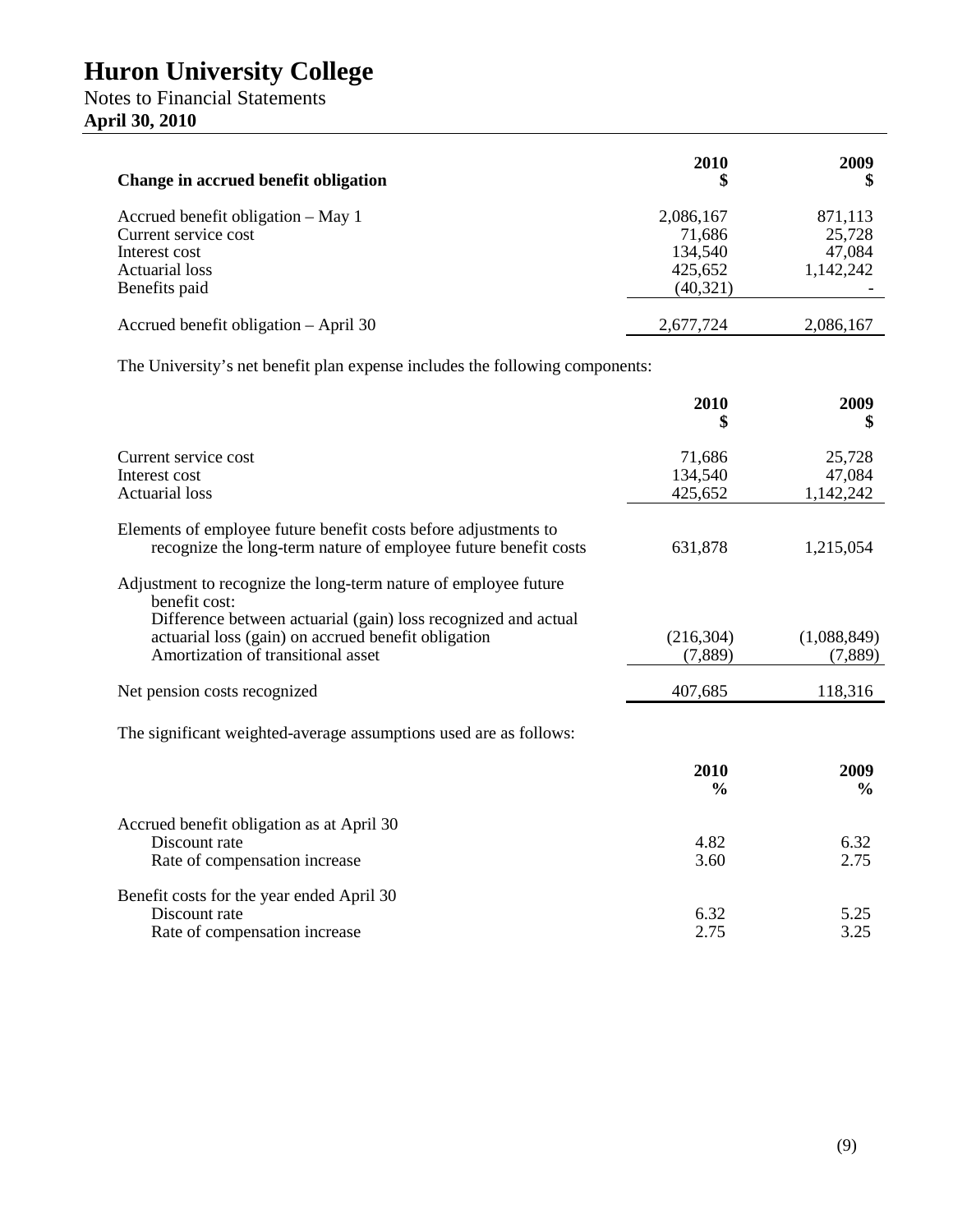Notes to Financial Statements **April 30, 2010**

#### **9 Commitments**

#### **Lease obligation**

The University is obligated to make a series of payments on leases with respect to certain office equipment. The minimum lease payments are as follows:

|      | Φ<br>ъ |
|------|--------|
| 2011 | 39,305 |
| 2012 | 31,507 |

#### **10 Ancillary operations**

Ancillary operations include the operations of residence, conference facilities and parking facilities. The operations of these facilities are included in the Statement of Operations and are summarized as follows:

|                                                              | 2010<br>\$ | 2009<br>\$ |
|--------------------------------------------------------------|------------|------------|
| <b>Ancillary revenue</b>                                     |            |            |
| Residence fees and rentals                                   | 2,104,490  | 2,013,290  |
| Conference                                                   | 428,636    | 633,105    |
| Parking                                                      | 311,237    | 327,279    |
| Food court                                                   | 77,875     | 217,875    |
|                                                              |            |            |
|                                                              | 2,922,238  | 3,191,549  |
|                                                              |            |            |
| <b>Ancillary expenditures</b>                                |            |            |
| Interest on long-term debt                                   | 100,504    | 106,433    |
| Residence salary and benefits                                | 291,713    | 457,409    |
| Conference salary and benefits                               | 66,559     | 67,743     |
| <b>Building costs</b>                                        | 1,104,772  | 1,027,176  |
| Conference food costs                                        | 127,085    | 277,367    |
| Other costs                                                  | 192,337    | 244,367    |
|                                                              | 1,882,970  | 2,180,495  |
| Excess of revenue over expenditures for ancillary operations | 1,039,268  | 1,011,054  |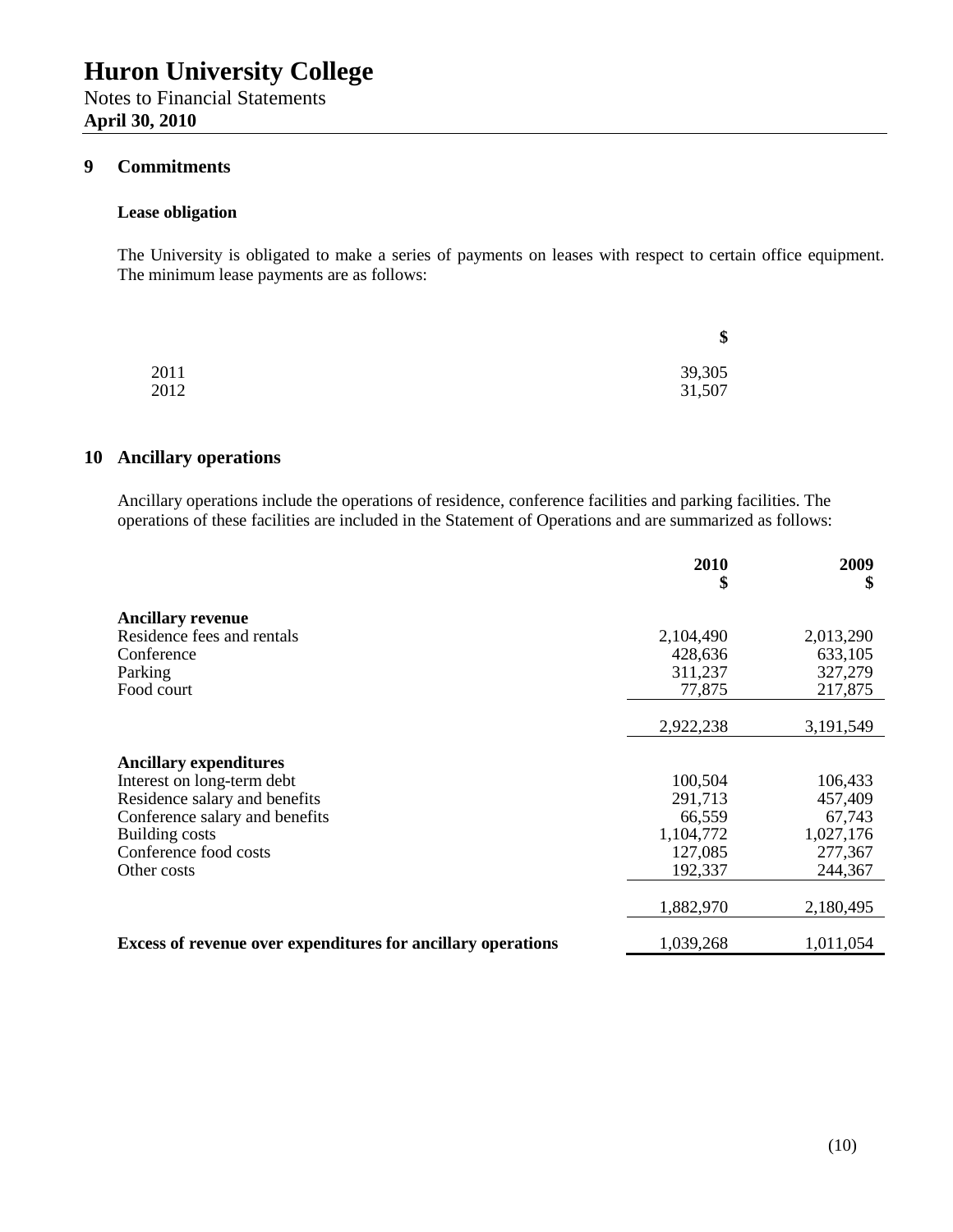**April 30, 2010**

### **11 Transactions with Huron University College Foundation**

The purpose of Huron University College Foundation ("the Foundation") is to administer money received for the benefit of the University. The Foundation was incorporated in Ontario on June 12, 1979 as a not-for-profit organization and is a registered charity under the Income Tax Act. The Foundation administers certain Trust and Endowment Funds on behalf of the University for the purposes of pooling investment funds to maximize return and minimize costs. The decision-making as to the use of the University Trust and Endowment income rests with the Executive Board of the University.

The Board of Directors of the Foundation approved the transfer to Huron University College of \$864,953 (2009 - \$1,066,777) for the year ended April 30, which can be detailed as follows:

|                                     | <b>2010</b><br>\$ | 2009<br>\$ |
|-------------------------------------|-------------------|------------|
| Huron University College Foundation |                   |            |
| <b>Trust and Endowment Fund</b>     | 105,293           | 158,783    |
| <b>Foundation Fund</b>              | 560,192           | 690,577    |
| <b>Foundation Superbuild</b>        | 43,478            | 43,478     |
| Capital contributions               | 155,990           | 173,939    |
|                                     | 864,953           | 1,066,777  |
| Deferred capital contributions      | (199, 468)        | (217, 417) |
|                                     | 665,485           | 849,360    |

The University has a significant economic interest in the Foundation in that the Foundation solicits funds in the name of and with the expressed or implied approval of the University and substantially all of the funds solicited are intended by the contributor to be to the University.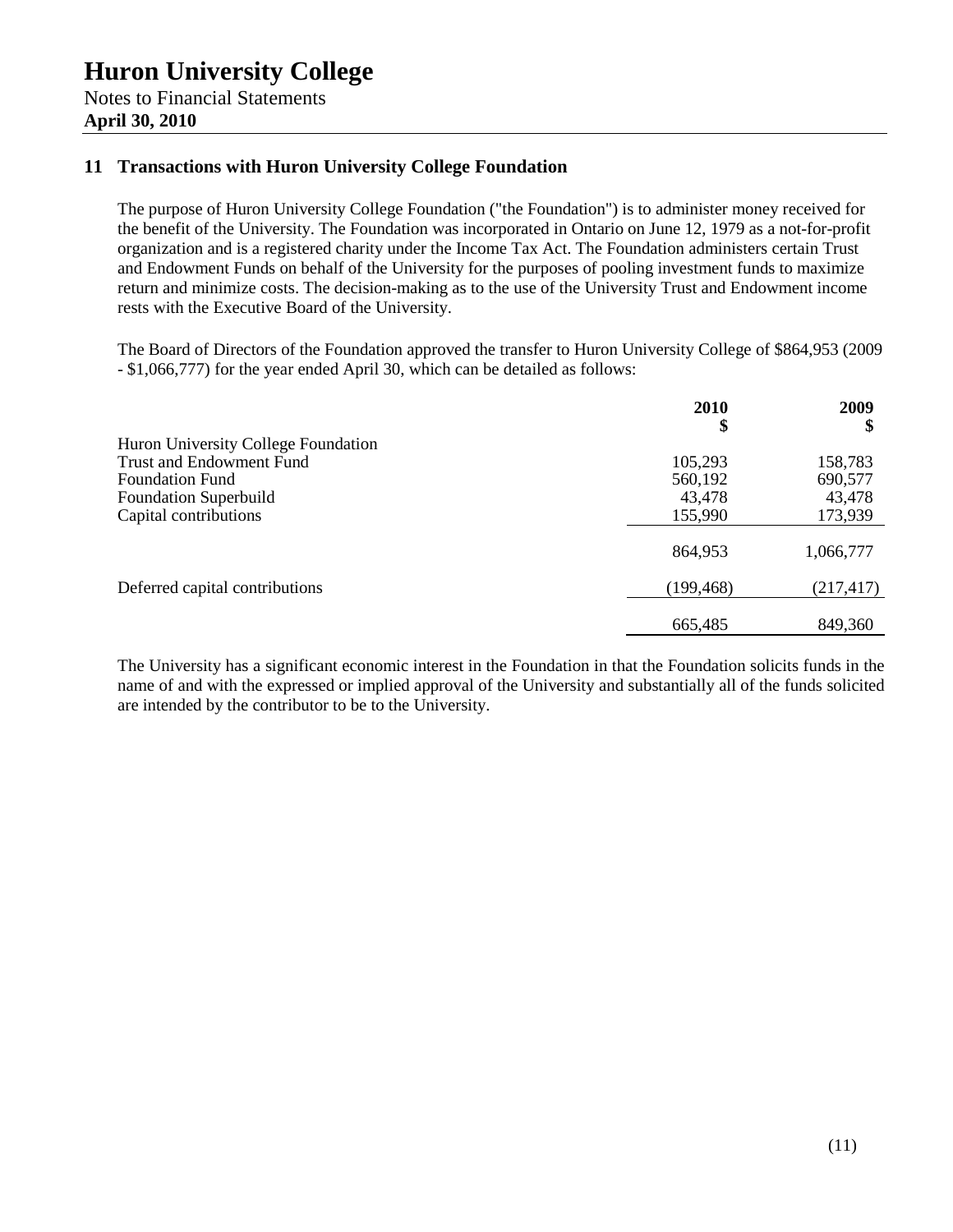**April 30, 2010**

**12 Other revenue**

The Foundation has not been consolidated in the University's financial statements. A financial summary of the Foundation as at December 31, 2009 and December 31, 2008 and for the years then ended is as follows:

|                                                                                                                                      | 2009<br>\$                                         | 2008<br>\$                                          |
|--------------------------------------------------------------------------------------------------------------------------------------|----------------------------------------------------|-----------------------------------------------------|
| <b>Balance sheet</b>                                                                                                                 |                                                    |                                                     |
| <b>Assets</b><br>Investments, at market<br>Other assets                                                                              | 9,916,303<br>227,656                               | 8,255,017<br>188,208                                |
|                                                                                                                                      | 10,143,959                                         | 8,443,225                                           |
| <b>Liabilities</b>                                                                                                                   | 108,430                                            | 33,055                                              |
| <b>Fund balances</b><br>Huron University College Trust and Endowment<br>Foundation                                                   | 1,857,741<br>8,177,788                             | 1,729,302<br>6,680,868                              |
|                                                                                                                                      | 10,035,529                                         | 8,410,170                                           |
|                                                                                                                                      | 10,143,959                                         | 8,443,225                                           |
| <b>Statement of operations</b><br>Revenue<br>Expenditures                                                                            | 1,961,091<br>(78, 533)                             | 1,531,901<br>(66, 118)                              |
| Excess of revenue over expenditures                                                                                                  | 1,882,558                                          | 1,465,783                                           |
| Disbursed to Huron University College<br>Unrealized capital gain (loss)                                                              | (1,523,332)<br>1,266,133                           | (1, 141, 947)<br>(2,693,774)                        |
| Net increase (decrease) in fund balances                                                                                             | 1,625,359                                          | (2,369,938)                                         |
| <b>Other revenue</b>                                                                                                                 |                                                    |                                                     |
|                                                                                                                                      | 2010<br>\$                                         | 2009<br>\$                                          |
| Amortization of deferred contributions<br>Diocesan grant<br>Other academic revenue<br>Miscellaneous revenue<br>Summer course revenue | 283,266<br>95,289<br>293,186<br>170,256<br>473,928 | 288,860<br>104,987<br>258,919<br>184,716<br>333,715 |
|                                                                                                                                      | 1,315,925                                          | 1,171,197                                           |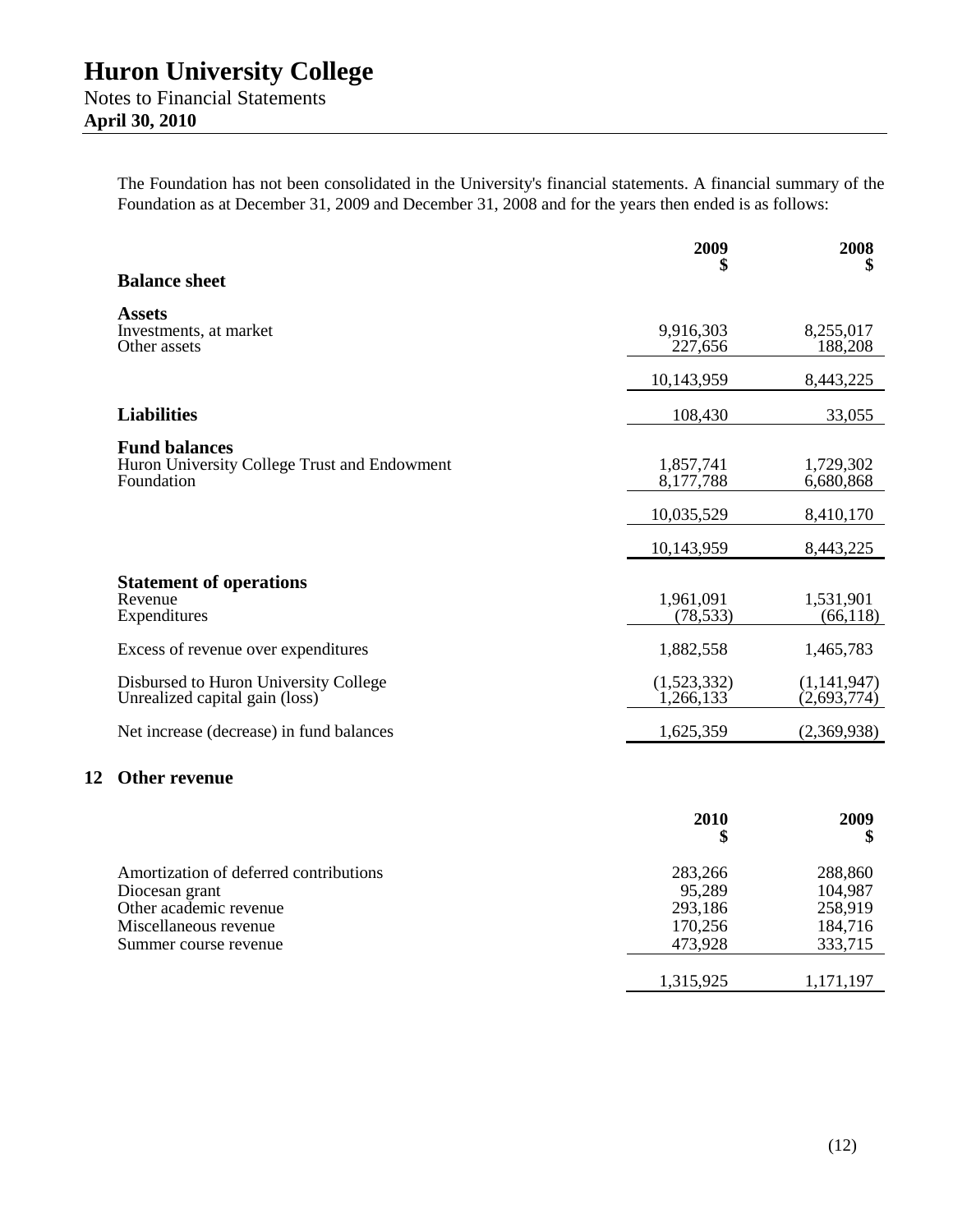Notes to Financial Statements **April 30, 2010**

#### **13 Changes in non-cash working capital items**

|                                                                                                                                                                               | 2010<br>\$                                                 | 2009<br>\$                                        |
|-------------------------------------------------------------------------------------------------------------------------------------------------------------------------------|------------------------------------------------------------|---------------------------------------------------|
| Accounts receivable<br>Prepaid expenses<br>Due from Huron University College Foundation<br>Accounts payable and accrued liabilities<br>Advance tuition and residence deposits | (23, 405)<br>(19, 488)<br>(38,100)<br>283,976<br>(120,698) | 449,962<br>11,299<br>35,056<br>116,372<br>138,165 |
|                                                                                                                                                                               | 82,285                                                     | 750,854                                           |
| Interest paid on long-term debt                                                                                                                                               | 100,504                                                    | 106,433                                           |

#### **14 Ontario Student Opportunity Trust Funds**

The Ontario Student Opportunity Trust Funds ("OSOTF") program was established by the Government of Ontario during 1997 to encourage companies and individuals to contribute finds for Ontario's college and university students. Prior to March 31, 2000, all eligible donations made to the University were matched by the Province on a dollar for dollar basis as cash was received. The matching donations ceased as of March 31, 2000. The Huron University College Foundation allocates investment income to the fund based on its annual opening balance. Activity in this fund is included in the Huron University College Foundation.

The Ministry of Training, Colleges and Universities no longer requires institutions to submit a separate audit report with respect to the OSOTF program, however, it requires that the year-end OSOTF Report must be included in the institution's financial statements, Therefore, these OSOTF schedules have been included with the University's financial statements.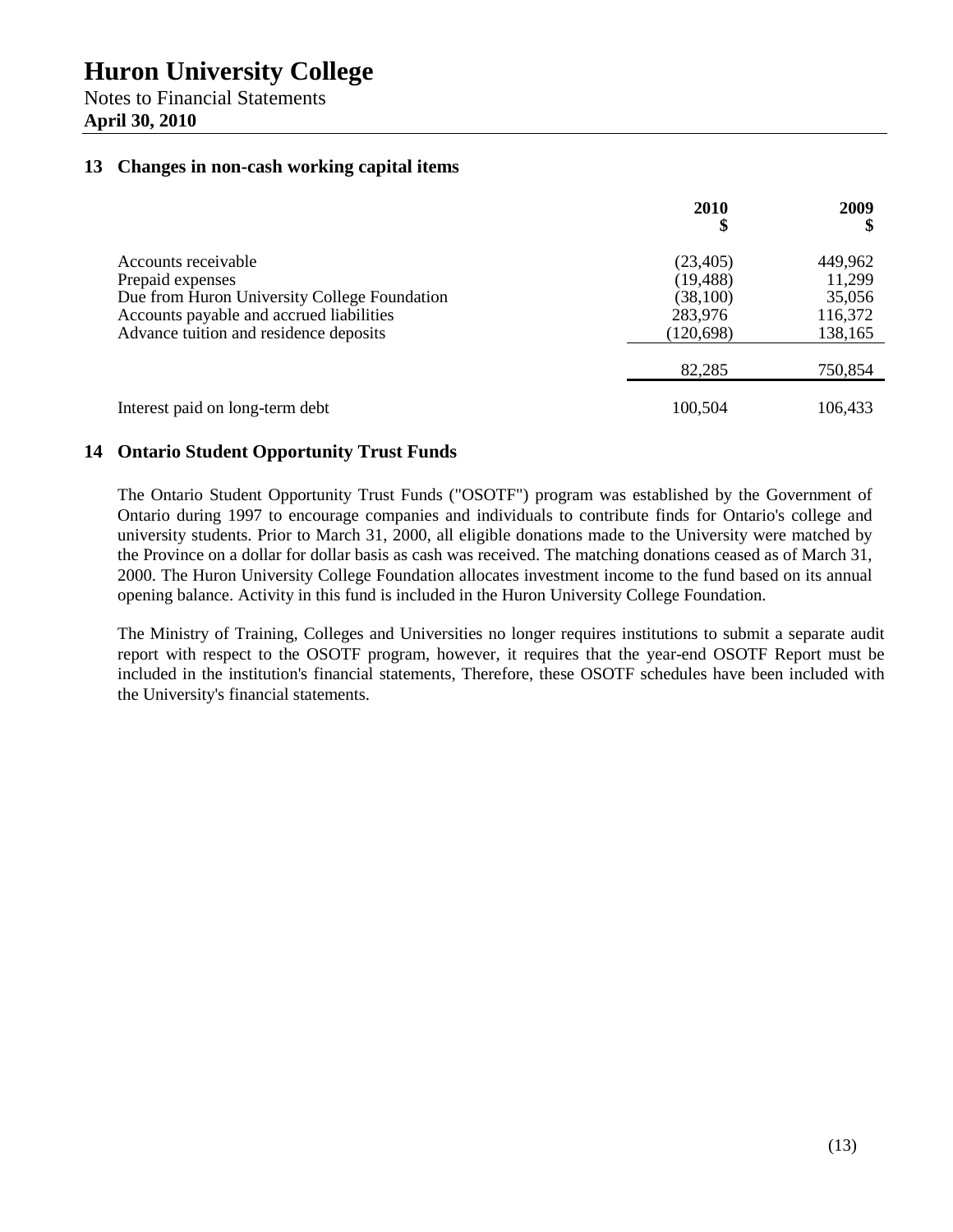**April 30, 2010**

| <b>Schedule of Changes in Endowment Fund Balance</b><br>For the year ended December 31, 2009                | 2010<br>Φ  | 2009<br>ъ  |
|-------------------------------------------------------------------------------------------------------------|------------|------------|
| Fund balance – beginning of year and end of year                                                            | 491,900    | 491,900    |
| <b>Schedule of Changes in Expendable Funds Available for Awards</b><br>For the year ended December 31, 2009 | 2009<br>\$ | 2008       |
| Balance – beginning of year                                                                                 | (112,748)  | 50,943     |
| Net return on investment                                                                                    | 56,621     | (136, 288) |
| Bursaries awarded                                                                                           | (19,300)   | (27, 403)  |
| Balance – end of year                                                                                       | (75, 427)  | (112,748)  |
| Number of awards                                                                                            | 21         | 17         |

#### **15 Trust Funds**

The University is the beneficiary of the income from certain trusts administered on its behalf. The University equally shares the beneficiary of the Colonel Leonard Trust with Upper Canada College.

|                                                                 | 2010      |                     | 2009      |                     |
|-----------------------------------------------------------------|-----------|---------------------|-----------|---------------------|
|                                                                 | Cost      | <b>Market value</b> | Cost      | <b>Market value</b> |
|                                                                 | \$        | \$                  | \$        | \$                  |
| Colonel Leonard                                                 | 547,103   | 580,034             | 548,603   | 560,743             |
| Sarah Leonard                                                   | 695,162   | 728,021             | 700,412   | 691,743             |
| Diocese of Huron                                                | 170,696   | 219,702             | 170,696   | 195,667             |
| Trusts administered on<br>behalf of Huron<br>University College | 1,412,961 | 1,527,757           | 1,419,711 | 1,448,153           |

#### **16 Restrictions on net assets**

In 2006, the University's Board of Directors restricted \$675,000 of unrestricted net assets of which \$75,000 is to be used for facilities renewal and \$600,000 is to be used for promotion costs. This restricted amount is not available for other purposes without approval of the board of directors. In 2010, \$Nil (2009 - \$69,572) was spent on promotion and \$12,691 (2009 - \$20,854) was spent on facility renewal from the restricted fund.

In 2010, the University's Board of Directors restricted \$1,701,941 of unrestricted net assets for purposes of providing a reserve for the unfunded experience losses of the pension plan disclosed in note 8. This restricted amount is not available for other purposes without approval of the Board of Directors.